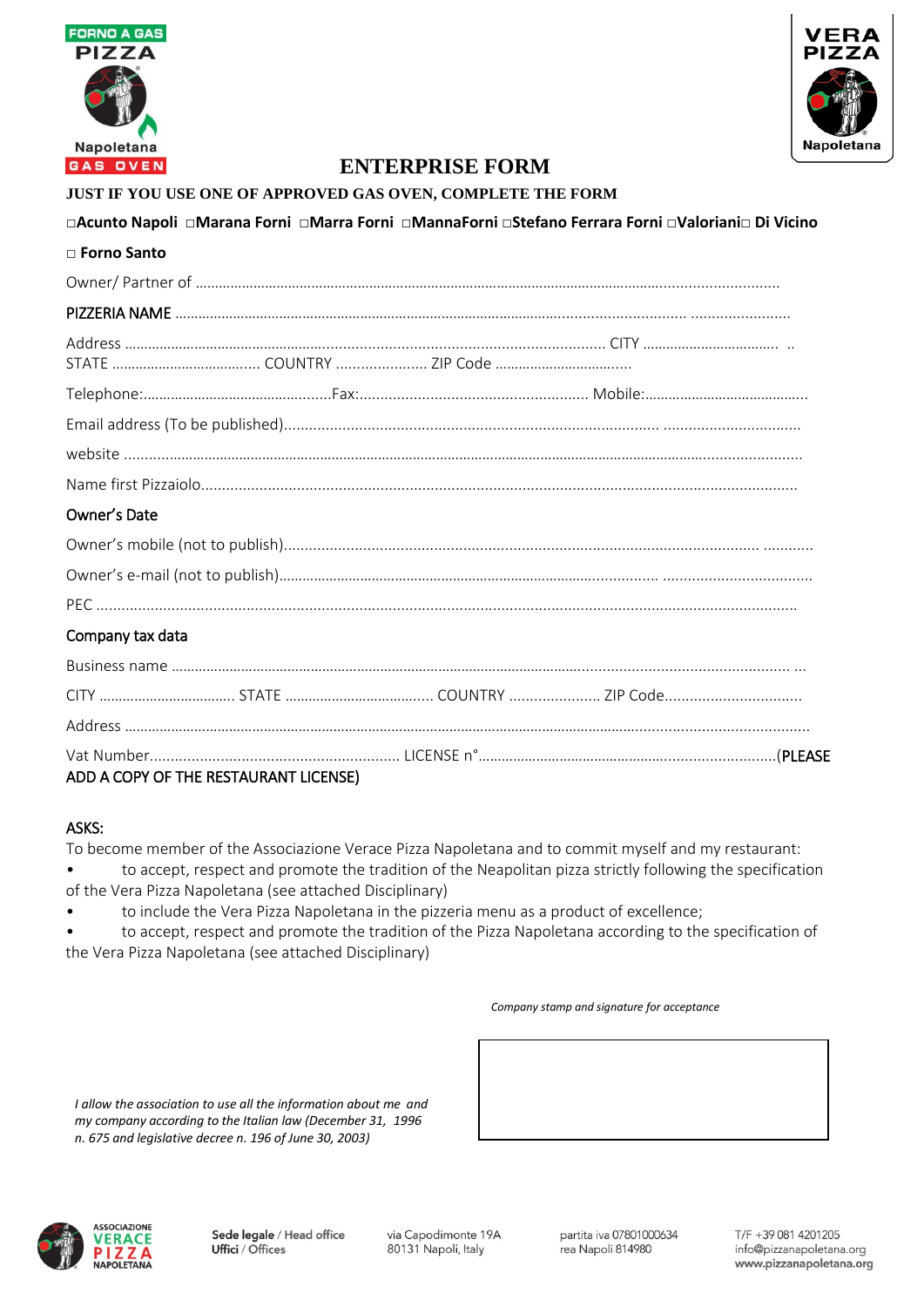



#### Dear Applicant,

The association welcomes members from around the world provided they are able to produce a product that meets all of the characteristics outlined below to apply and (following approval) display and use the brand name "Verace Pizza Napoletana" - (Vera Pizza Napoletana).

The 'Verace Pizza Napoletana' Association will consider requests to utilize the brand name "Verace Pizza Napoletana" - (Vera Pizza Napoletana) held in license by the association, providing the request comes from a firm (restaurant or 'pizzeria') that has undergone the full application process (see attached modules),has been formally assessed and inspected by the association and approved by the committee members

This document is intend to provide:

the basic requirements for obtaining the membership to the Associazione Verace Pizza Napoletana (AVPN).

the obligations from the VPN Association and from the Members, as an extract from our VPN Disciplinary (AVPN International Rules).

The request for obtaining a membership for the USA and Canada pizzerias should be sent directly to our VPN Americas Delegation (info and contacts on the site www.verapizzanapoletana.net).

#### Basic Requirements

#### 1. Ovens:

Wood- burning: The pizza must be cooked in the Neapolitan type oven as our VPN Disciplinary (AVPN International Rules).

Gas: the ovens must be approved by the AVPN

Electric: the ovens must be approved by the AVPN

2. Proper Ingredients: Only fresh, all-natural, non-processed ingredients (preferably imported from Naples or Campania region) are acceptable:

wheat flour type "00": highly refined flour which has been milled to standard "00" (doppio zero). A small amount of wheat flour type "0" (Manitoba) is allowed to be added providing the percentage ranges from 5 to 20%. This variation is dependent on the external temperature and is used to enforce the '00' flour and not replace it.

Fresh tomatoes – the following variations of fresh tomatoes can be used: "S.Marzano dell'Agro Sarnesenocerino D.O.P"., "Pomodorini di Corbara (Corbarino)", "Pomodorino del piennolo del Vesuvio" D.O.P."

Canned Peeled tomatoes – the recommended tomato is the "Pomodoro pelato S.Marzano dell'Agro Sarnese-Nocerino D.O.P.". If peeled tomatoes are used they should be strained, broken up and homogenized by hand. The use of fresh or industrially prepared "Roma" tomatoes ("pomodoro lungo tipo Roma") is allowed.

Mozzarella – Certified mozzarella di bufala campana D.O.P, mozzarella S.T.G. (see attached appendices for suppliers and technical details).

- Fior di latte - "Fior di latte dell'appennino meridionale D.O.P" or Others certificate 'fiordilatte'.

- Extra Virgin Olive oil (EVO).
- Basil Fresh Basil must be used.
- Cheese Grated Hard cheese must be used
- **Fresh Garlic**
- Origano "Origanum vulgare" from the "Labiatae" family.

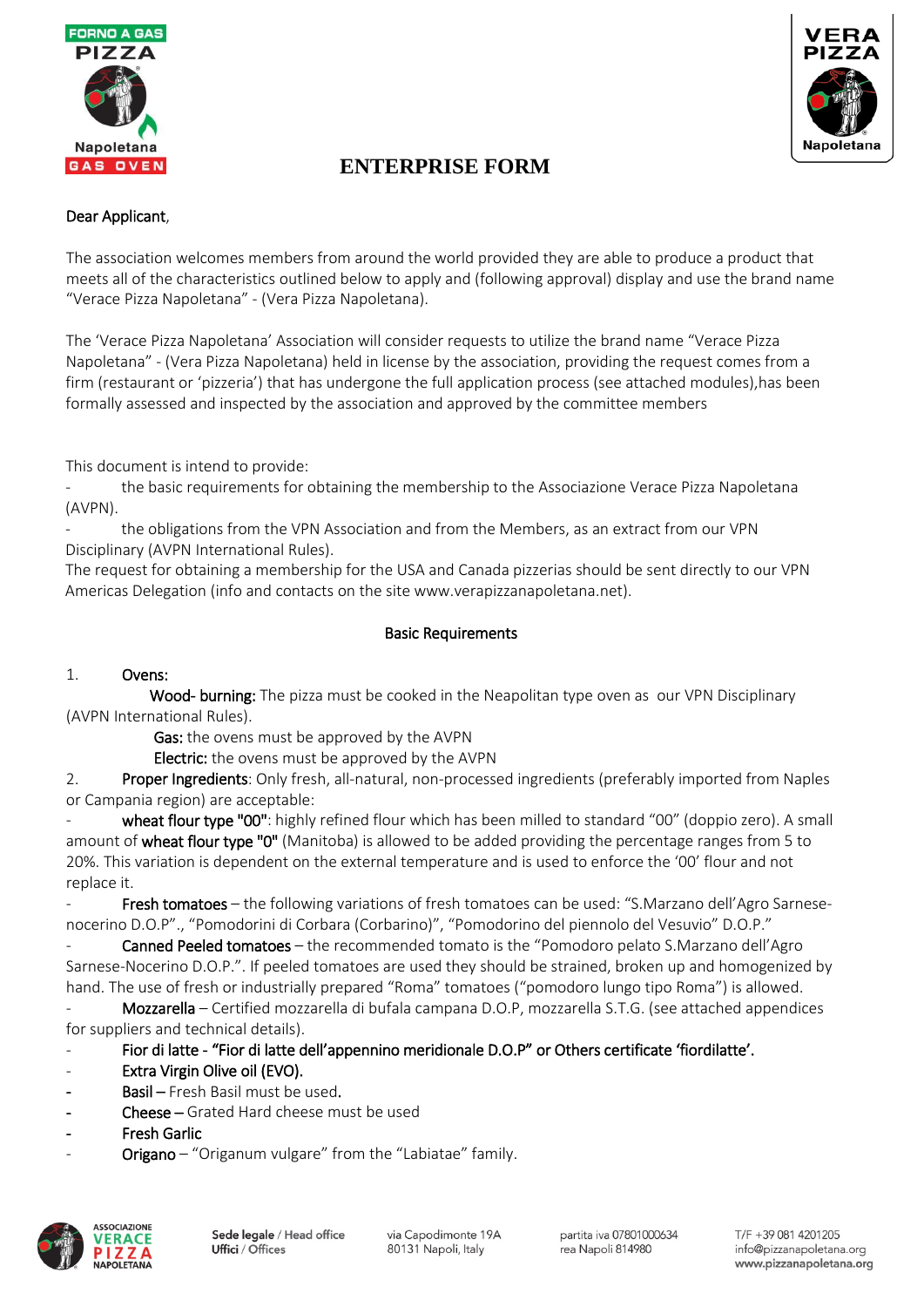



#### Sea salt

Yeast: Compressed yeast, biologically produced, solid, soft and beige in color , with quite an insipid taste and a low degree of acidity must be used. Yeast must be purchased in packages ranging from 25-500 grams. (Saccharomices cerevisiae) (See Italian Decreto Ministeriale. 21/03/1973 e 18/06/1996). The use of Natural yeast (Sour Dough) is also permitted.

All types of fat must be excluded from the dough.

3. Proper technique for the preparation of the dough. Hand-worked or low speed mixer (fork or spiral). No planetary or vertical mixers are allowed. Blend flour, water, salt and yeast. Pour a liter of water into a mixer, dissolve between the 50 and the 55g of salt, add 10% of the total amount of flour, and then add 3g of yeast. Start the mixer, and then gradually add 1800 g of flour (w220-380) until of the desired dough consistency is achieved. Combining the ingredients should take 10 minutes.

4. Proper technique for the preparation of the pizza. Opening the dough only by hand and slapping on the working surface, transfer of the pizza on a peel by hand and adjusting the shape, cooking on an oven with a temperature of not less than 900° F for a time not exceeding the 90 seconds.

5. Proper Equipment. A proper work surface (usually a marble slab), a wood or aluminum pizza peel to introduce the pizza into the oven and a long handle metal round peel to turn and remove the pizza from the oven.

6. Final Product. Pizza Napoletana must be not larger than 11 inches with a raised edge crust of about inch and a thin center. The pizza should be soft and elastic, and easily foldable.

7. Documentation. A set of documents, pictures and video need to be provided to the Association for the first preliminary evaluation (see below).

8. Others. In case of multiple restaurants, each individual store is bound to uphold the standards of the Association and pay a correspondent membership fee. The membership does not automatically be extended to any new units opened subsequently the joining of the Association, nor the membership is transferable from one location to another. Rather, each individual location is evaluated and billed separately. An yearly renewal fee will be due at the beginning of each calendar year.

In the event of non-compliance of these rules by one or more of the associated restaurants, the VPN Association maintains the right to suspend or rescind the membership on an individual or collective basis. The staff responsible for delivering the final product are thoroughly familiar with the product and rules defining its production. Where possible the firm should employ a pizza maker ('pizzaiolo') recognized by the association. If the associate is found not to be consistently in line with the above guidelines the 'Verace Pizza Napoletana' Association holds the right to withdraw their endorsement of the firm and exclude the associate from the association, withdraw permission to use the brand name and logo and seek compensation for any damages that may have been caused to the 'Verace Pizza Napoletana' Association's image or reputation.

### Obligations of the VPN Association

#### The association concerns itself with:

1. Promoting and advertising the Verace Pizza Napoletana trademark and its requirements with shows, conferences, workshops and other promotional events which can be useful for reaching the goals of the Association and informing the associates regarding all the activities.

2. Assuring the adherence to the Disciplinary by all the associates and provide them a correct training about the technique of making Neapolitan pizza.

3. Giving to all the members all the possible technical assistance in order to facilitate the adherence to the Disciplinary rules;

4. Informing the members about all the Merchant (Vendors) Registry Associates whose equipment and ingredients correspond to the requirements of the Disciplinary;